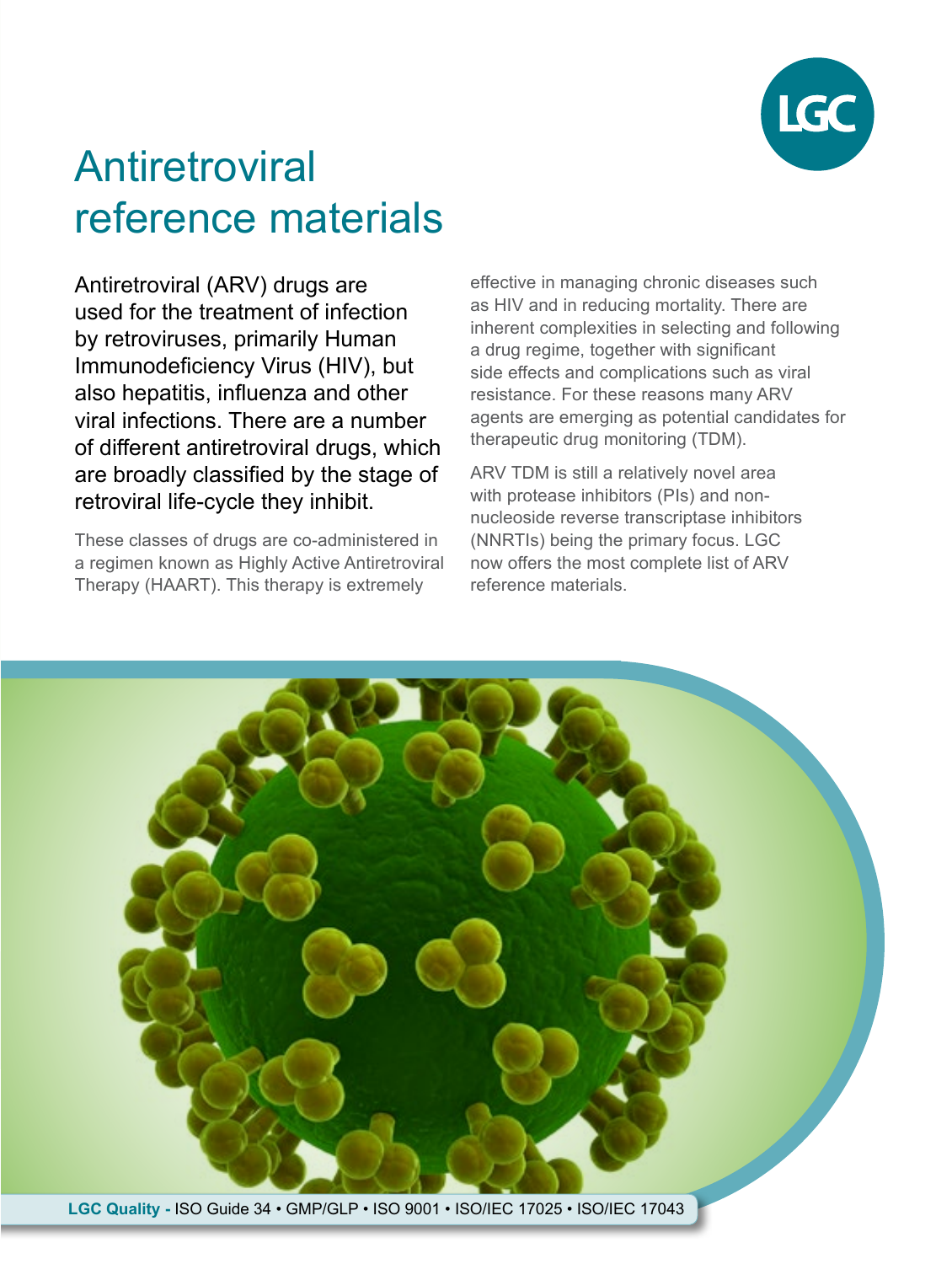### Reference materials

| <b>Product code</b>                                                      | <b>Description</b>                    | Unit 1            | Unit 2           |
|--------------------------------------------------------------------------|---------------------------------------|-------------------|------------------|
| <b>Nucleoside and Nucleotide Reverse Transcriptase Inhibitors (NRTI)</b> |                                       |                   |                  |
| TRC-A105000                                                              | Abacavir Sulfate                      | 5 mg              | 50 mg            |
| TRC-A105002                                                              | Abacavir-d4                           | 1 <sub>mg</sub>   | $10 \, mg$       |
| TRC-A105010                                                              | Abacavir 5'-beta-D-Glucuronide        | $1 \, mg$         | $10 \text{ mg}$  |
| TRC-A247500                                                              | Adefovir                              | $10 \text{ mg}$   | 100 mg           |
| TRC-A280465                                                              | Adefovir Dipivoxil                    | 25 <sub>mg</sub>  | 250 mg           |
| TRC-A247502                                                              | Adefovir-d4                           | $2.5 \mathrm{mg}$ | 25 mg            |
| TRC-A628917                                                              | Adefovir-d4, Diethyl Ester            | 2.5 <sub>mg</sub> | $25 \text{ mg}$  |
| TRC-D440950                                                              | 2',3'-Didanosine                      | 10 mg             | 100 mg           |
| TRC-D440952                                                              | 2',3'-Didanosine-15N4                 | 0.5 <sub>mg</sub> | 5 mg             |
| TRC-E525000                                                              | Emtricitabine                         | $10 \, mg$        | $100$ mg         |
| TRC-E525002                                                              | Emtricitabine-13C, 15N2               | 0.5 <sub>mg</sub> | 5 <sub>mg</sub>  |
| TRC-E558900                                                              | Entecavir                             | 10 mg             | 100 mg           |
| TRC-E558903                                                              | Entecavir-d2                          | 25 <sub>mg</sub>  |                  |
| TRC-E558902                                                              | Entecavir-13C2,15N                    | 1 <sub>mg</sub>   | 5 <sub>mg</sub>  |
| TRC-L172500                                                              | Lamivudine                            | 10 <sub>mg</sub>  | 100 mg           |
| TRC-L172502                                                              | Lamivudine-15N2,13C                   | 1 <sub>mg</sub>   | $10 \, mg$       |
| TRC-S685250                                                              | Stavudine                             | $10 \text{ mg}$   | 100 mg           |
| TRC-S685252                                                              | Stavudine-d3                          | 1 <sub>mg</sub>   | $10 \text{ mg}$  |
| TRC-T016000                                                              | Telbivudine                           | $10 \text{ mg}$   | 100 mg           |
| TRC-T016002                                                              | Telbivudine-d3                        | 1 <sub>mg</sub>   | $10 \text{ mg}$  |
| TRC-T018500                                                              | Tenofovir                             | 5 <sub>mg</sub>   | 50 mg            |
| TRC-T018503                                                              | Tenofovir-d5                          | $10 \text{ mg}$   |                  |
| TRC-T018502                                                              | Tenofovir-d6                          | 1 <sub>mg</sub>   | $10 \text{ mg}$  |
| TRC-Z140000                                                              | Zalcitabine                           | $10 \text{ mg}$   | $100$ mg         |
| TRC-A825000                                                              | Zidovudine                            | 250 mg            | 2.5 <sub>g</sub> |
| TRC-A825002                                                              | Zidovudine-d3                         | 1 <sub>mg</sub>   | $10 \text{ mg}$  |
| TRC-A825050                                                              | Zidovudine Glucuronide Sodium Salt    | $10 \text{ mg}$   | 100 mg           |
| TRC-A825052                                                              | Zidovudine-d3 Glucuronide Sodium Salt | $1 \, mg$         | $10 \text{ mg}$  |

| <b>Non-Nucleoside Reverse Transcriptase Inhibitors (NNRTI)</b> |                                 |                   |                  |
|----------------------------------------------------------------|---------------------------------|-------------------|------------------|
| TRC-D230625                                                    | Delavirdine                     | 10 <sub>mg</sub>  | $100 \text{ mg}$ |
| TRC-D230630                                                    | Delavirdine, Mesylate           | $10 \text{ mg}$   | $100 \text{ mg}$ |
| TRC-E425000                                                    | Efavirenz                       | 10 <sub>mg</sub>  | $100 \text{ mg}$ |
| TRC-E425005                                                    | Efavirenz, enantiomer           | 2.5 <sub>mg</sub> | 25 <sub>mg</sub> |
| TRC-E425003                                                    | Efavirenz-d5, racemic           | On request        |                  |
| TRC-H941820                                                    | 7-Hydroxy Efavirenz, racemic    | 1 $mg$            | $10 \text{ mg}$  |
| TRC-H941822                                                    | 7-Hydroxy Efavirenz-d4, racemic | 1 $mg$            | $10 \text{ mg}$  |
| TRC-H941825                                                    | 8-Hydroxy Efavirenz, racemic    | 1 $mg$            | $10 \text{ mg}$  |
| TRC-H941827                                                    | 8-Hydroxy Efavirenz-d4, racemic | 1 <sub>mq</sub>   | $10 \text{ mg}$  |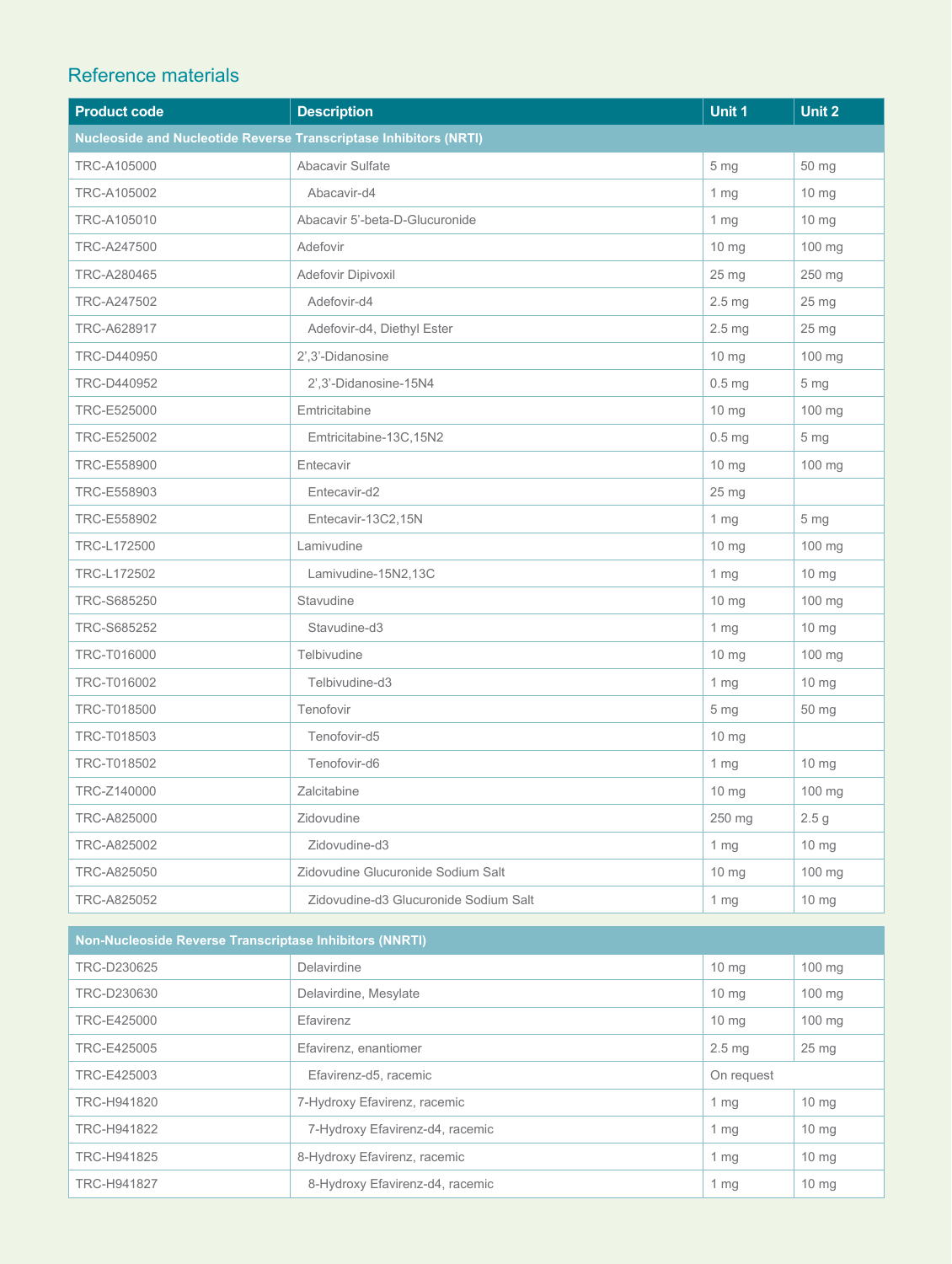| <b>Product code</b> | <b>Description</b>                                                  | Unit 1            | Unit 2          |
|---------------------|---------------------------------------------------------------------|-------------------|-----------------|
|                     | Non-Nucleoside Reverse Transcriptase Inhibitors (NNRTI) (continued) |                   |                 |
| TRC-E937000         | Etravirine                                                          | 5 <sub>mq</sub>   | 50 mg           |
| TRC-E937003         | Etravirine-d6                                                       | $10 \text{ mg}$   |                 |
| TRC-E937002         | Etravirine-13C3                                                     | $1 \, mg$         | $10 \text{ mg}$ |
| TRC-N391275         | Nevirapine                                                          | 5 <sub>mg</sub>   | 50 mg           |
| TRC-N391277         | Nevirapine-d5                                                       | $1 \, mg$         | $10 \text{ mg}$ |
| TRC-N391278         | Nevirapine-d3                                                       | 2.5 <sub>mq</sub> | $25 \text{ mg}$ |
| TRC-H948630         | 3-Hydroxy Nevirapine                                                | 1 <sub>mg</sub>   | $10 \text{ mg}$ |
| TRC-H948632         | 3-Hydroxy Nevirapine-d3                                             | 0.5 <sub>mg</sub> | 5 <sub>mg</sub> |

| <b>Protease Inhibitors</b> |                                  |                   |                   |
|----------------------------|----------------------------------|-------------------|-------------------|
| TRC-A634400                | Amprenavir                       | 5 <sub>mg</sub>   | 50 mg             |
| TRC-A634402                | Amprenavir-d4                    | 1 mg              | 10 mg             |
| TRC-A790051                | Atazanavir                       | 5 <sub>mq</sub>   | 50 mg             |
| TRC-A790052                | Atazanavir-d5                    | 1 <sub>mg</sub>   | $10 \text{ mg}$   |
| TRC-D193500                | Darunavir                        | 5 <sub>mg</sub>   | 50 mg             |
| TRC-D193502                | Darunavir-d9                     | 1 mg              | $10 \text{ mg}$   |
| TRC-F727250                | Fosamprenavir Calcium Salt       | 1 <sub>mg</sub>   | 10 <sub>mg</sub>  |
| TRC-F727250                | Fosamprenavir-d4 Calcium Salt    | 1 <sub>mg</sub>   | 10 mg             |
| TRC-1525000                | Indinavir Sulfate                | 5 <sub>mg</sub>   | 50 mg             |
| TRC-1525002                | Indinavir-d6                     | 1 <sub>mg</sub>   | 10 <sub>mg</sub>  |
| TRC-L469480                | Lopinavir                        | 10 mg             | 100 mg            |
| TRC-L469482                | Lopinavir-d8                     | 1 <sub>mg</sub>   | 10 mg             |
| TRC-N389750                | Nelfinavir, Mesylate             | 10 mg             | 100 mg            |
| TRC-N389752                | Nelfinavir-d3                    | 1 <sub>mg</sub>   | 10 mg             |
| TRC-R535000                | Ritonavir                        | 10 mg             | 100 mg            |
| TRC-R535003                | Ritonavir-13C3                   | 5 <sub>mg</sub>   | 5 <sub>mg</sub>   |
| TRC-R535002                | Ritonavir-d6                     | 5 <sub>mg</sub>   | 5 <sub>mg</sub>   |
| TRC-R701700                | Rupintrivir                      | 2.5 <sub>mg</sub> | 25 <sub>mg</sub>  |
| TRC-R701702                | Rupintrivir-d4                   | $0.25$ mg         | 2.5 <sub>mg</sub> |
| TRC-S135000                | Saquinavir, Mesylate             | 10 <sub>mg</sub>  | 100 mg            |
| TRC-S135002                | Saquinavir-d9                    | 1 <sub>mg</sub>   | 10 mg             |
| TRC-T444900                | Tipranavir                       | 1 <sub>mg</sub>   | 10 mg             |
| TRC-T444902                | Tipranavir-d4                    | 1 <sub>mg</sub>   | 10 mg             |
| TRC-T444910                | Tipranavir beta-D-Glucuronide    | 1 <sub>mg</sub>   | 10 mg             |
| TRC-T444912                | Tipranavir-d4 beta-D-Glucuronide | 5 mg              | 5 mg              |

| <b>Entry Inhibitors</b> |                     |                   |            |
|-------------------------|---------------------|-------------------|------------|
| TRC-E555600             | Enfuvirtide Acetate | $100$ mg          |            |
| TRC-M193000             | Maraviroc           | 2.5 <sub>mg</sub> | 25 mg      |
| TRC-M193002             | Maraviroc-d6        | 1 mg              | $10 \, mg$ |